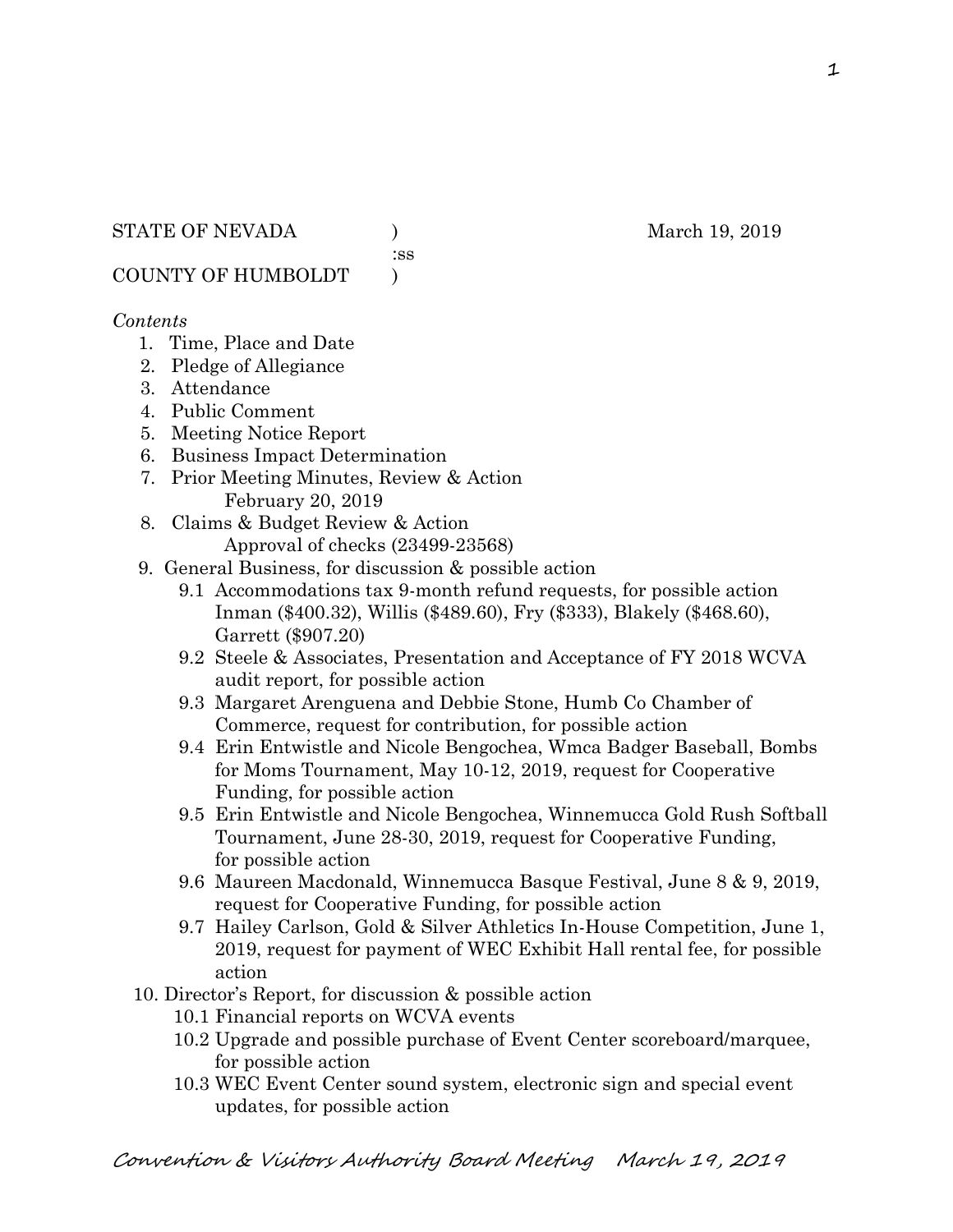- 11. Board Secretary & Counsel Report for discussion & possible action
	- 11.1 Review report for March 2019
	- 11.2 Chamber of Commerce report for February 2019, for information
	- 11.3 Update on delinquencies, possible request for authorization for disclosure of confidential information on one or more licensees, for possible action
	- 11.4 Joe Mackie Hall discussion and possible action on Request for Proposals for preliminary study on design, financing and construction remodel or replacement
	- 11.4 Improvements projects reports West Hall roof project, West Hall HVAC, West Hall signage project, for information
- 12. Board Administrator Report, for discussion & possible action
	- 12.1 Financial reports, for information
	- 12.2 Approval of WCVA Tentative Budget, year ending June 30, 2020, for possible action
	- 12.3 Approval of plan of correction audit for fiscal year ending 6/30/2019, for possible action
- 13. Other Reports
- 14. Next Meeting Date
- 15. Adjournment

# **MINUTES, MARCH 19, 2019**

- **1. Time, Place and Date.** The Winnemucca Convention and Visitors Authority met in regular session in full conformity with the law at the Winnemucca Convention Center, West Hall, Winnemucca, Nevada at 4:00 pm on Tuesday, March 19, 2019 with Chairman Terry Boyle presiding.
- **2. Pledge of Allegiance.**

*Staff Members Present:*

|                    | <b>3. Attendance.</b> Convention and Visitors Authority Board Officials Present: |
|--------------------|----------------------------------------------------------------------------------|
| Terry Boyle        | Chairman and Motel Representative                                                |
| <b>Brian Stone</b> | Vice Chairman and Hotel Representative                                           |
| Jim Billingsley    | Treasurer and City Representative                                                |
| John Arant         | Business Representative                                                          |
| Bill Macdonald     | Secretary and Counsel                                                            |
| Kendall Swensen    | <b>Board Administrator</b>                                                       |
|                    |                                                                                  |

*Convention and Visitors Authority Board Officials Absent:* Ron Cerri County Representative

| <i><b>Staff Members Present:</b></i> |                      |
|--------------------------------------|----------------------|
| Kim Petersen                         | Director             |
| <b>Shelly Noble</b>                  | Administrative Clerk |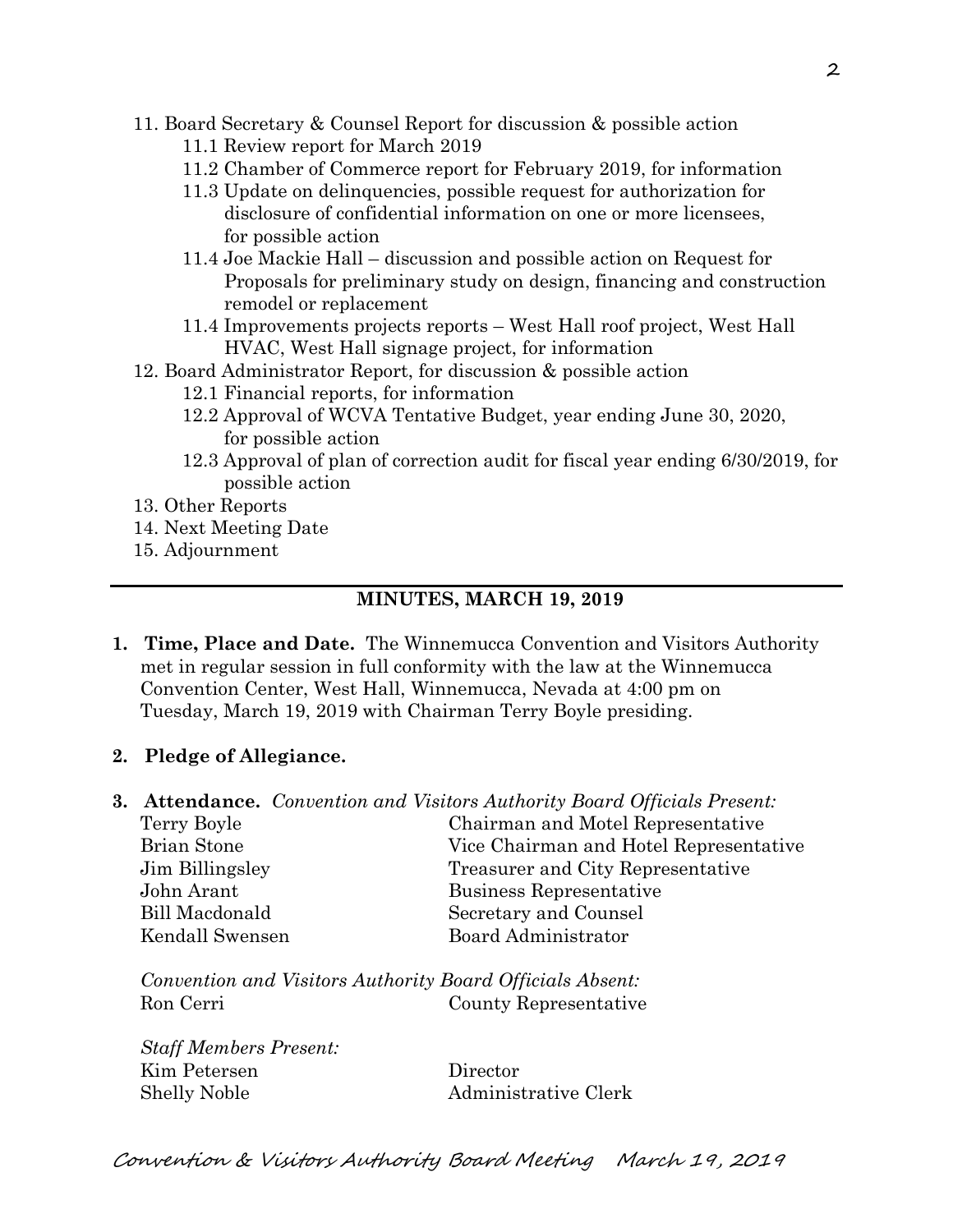*Staff Members Absent:* None

| <i><b>Others Present:</b></i> |                                         |
|-------------------------------|-----------------------------------------|
| Debbie Stone                  | Humb Co Chamber of Commerce             |
| Margaret Arenguena            | Humb Co Chamber of Commerce             |
| Cassandra McClure             | Wmca Gold Rush Softball                 |
| Nicole Bengochea              | Wmca Badger Baseball/Gold Rush Softball |
| Erin Entwistle                | Wmca Badger Baseball/Gold Rush Softball |
| Chris Entwistle               | Wmca Badger Baseball/Gold Rush Softball |
| Judy Adams                    | Public Comment                          |
| Susan Rorex                   | Public Comment                          |
| Mary Kay Ford                 | Public Comment                          |
| Hailey Carlson                | Gold & Silver Athletics                 |
| Maureen Macdonald             | Wmca Basque Club                        |

#### **4. Public Comment**

Susan Rorex spoke before the board to ask that if/when plans are made for Joe Mackie Hall that a stage be considered in those plans. Mrs. Rorex is not representing any specific group in the community as she makes this request. She would just like to see a "working" stage be included in the final design. It would not need to be an auditorium with permanent seating but would need the various curtains across the stage that could be closed during conventions and meetings to possibly hide sets and other production items so that there would be no interference with these activities. The front portion of the stage could be utilized at banquets or meetings for speakers, presentation, auctions, candidate's nights, etc. Lighting and sound systems that are essential for speakers addressing large groups would be the same as those necessary for plays, dance recitals, concerts, etc. Mrs. Rorex expressed her opinion that part of the remaining insurance funds from the Nixon Hall may be available for the purchase of some of these items.

 Mary Kay Ford is here tonight to speak to the board about her difficulty in securing a vendor space for her food trailer at a couple of our events. Darrel told her she was too late last summer to participate in the Tri-County Fair and, more recently, she was told that her application was late once again for Run-A-Mucca in May. Ms. Ford is concerned that if local business people are blocked from participating in these events time after time that they will not want to participate at all. She wants to be a Run-A-Mucca vendor but stated that if this opportunity is not available for her she will get permission from a nearby property owner to set up her business and operate separately during this event.

#### **5. Meeting Notice Report.**

Chairman Boyle reported that notice, including meeting agenda, was posted by Shelly Noble by 9:00 am Thursday, March 14, 2019 at Humboldt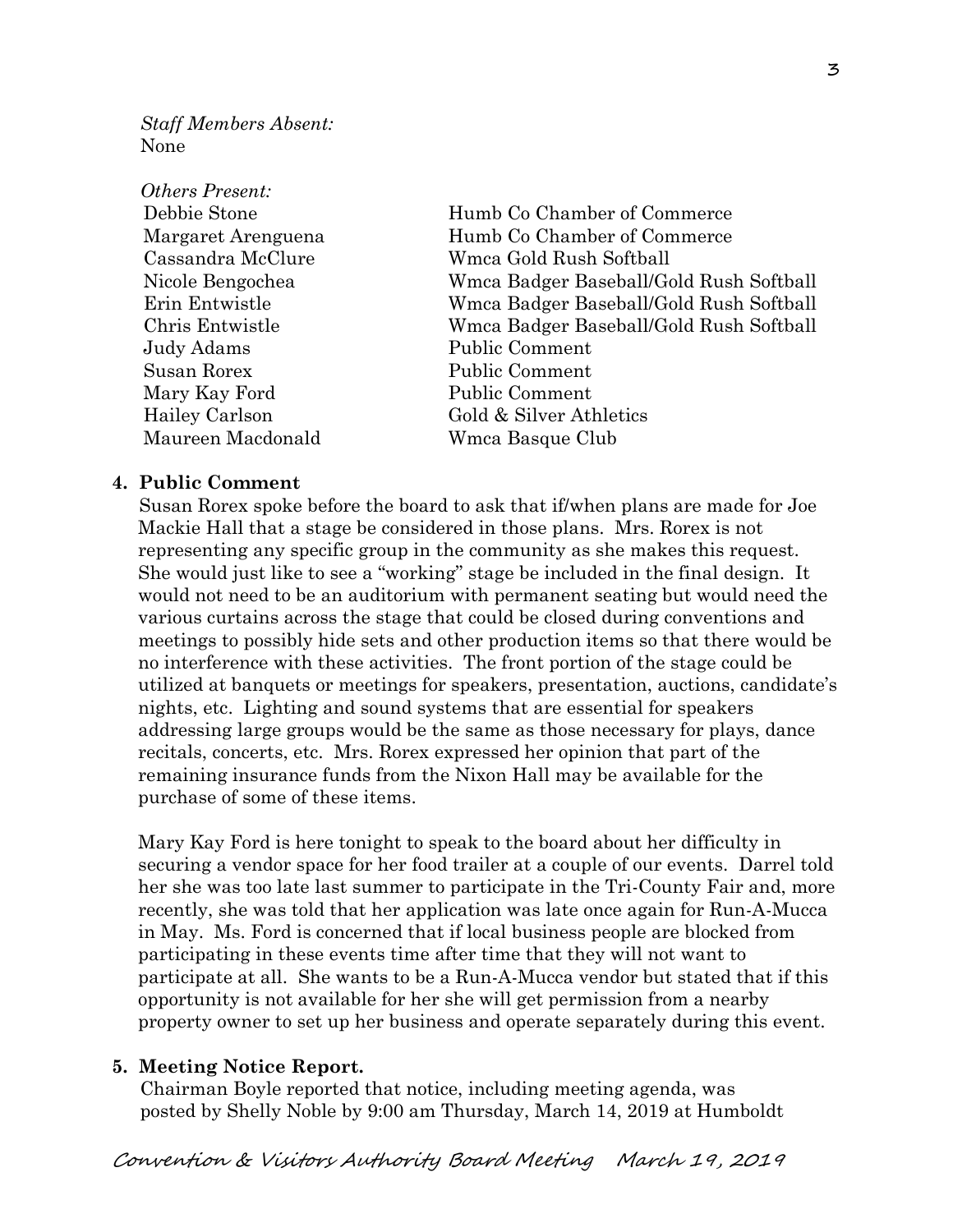County Library, Court House, Post Office, City Hall and Convention Center West Hall. No persons have requested mailed notice during the past six months.

**6. Business Impact Determination.** Chairman Boyle asked whether any agenda item proposes the adoption by the city or by the county or by the WCVA of any rule, including any ordinance or resolution which would impose, increase or change the basis for the calculation of a fee that is paid in whole or in substantial part by businesses, which would impose a direct and significant economic burden upon a business or directly restrict the formation or expansion of a business, pursuant to NRS Chapter 237? The Chairman called for board or public input thereon; there was none. Action will be taken.  *Jim Billingsley made a motion that there appears to be no business impacting fee matter on today's agenda. The motion carried, 4-0.* 

### **7. Minutes, Review & Action**  Prior meeting minutes of February 20, 2019. *Jim Billingsley made a motion to accept the minutes of the February 20, 2019 meeting. Motion carried, 4-0.*

**8. Claims, Review & Action** The following claims, which had been submitted in list form to the board members for review with their 3-day meeting notice and agenda, with the opportunity to obtain further information before or at the meeting, were submitted for payment on February 20, 2019:

| BANK ACCOUNT      | <b>CHECK NUMBERS</b> | <b>AMOUNT</b> |
|-------------------|----------------------|---------------|
| Nevada State Bank | 23499 - 23568        | \$217,743.10  |

*Jim Billingsley made a motion to approve all claims as submitted. The motion carried, 4-0.*

**9. General Business, for discussion & possible action**

**9.1 Accommodations tax 9-month refund requests, for possible action**

**Inman (\$400.32), Willis (\$489.60), Fry (\$333), Blakely (\$468.60), Garrett (\$907.20)**

*Terry Boyle made a motion to approve the accommodation tax 9-month refunds for Jason Inman (\$400.32), Eddy Willis (\$489.60), Ruby Fry (\$333), Steve Blakely (\$468.60), Ben Garrett (\$907.20) Motion carried, 4-0.*

## **9.2 Steele & Associates, Presentation and Acceptance of FY 2018 WCVA audit report for possible action**

Vanessa Davis of Steele & Associates was unable to be here today. Vanessa will attend our next meeting to answer any questions the board may have.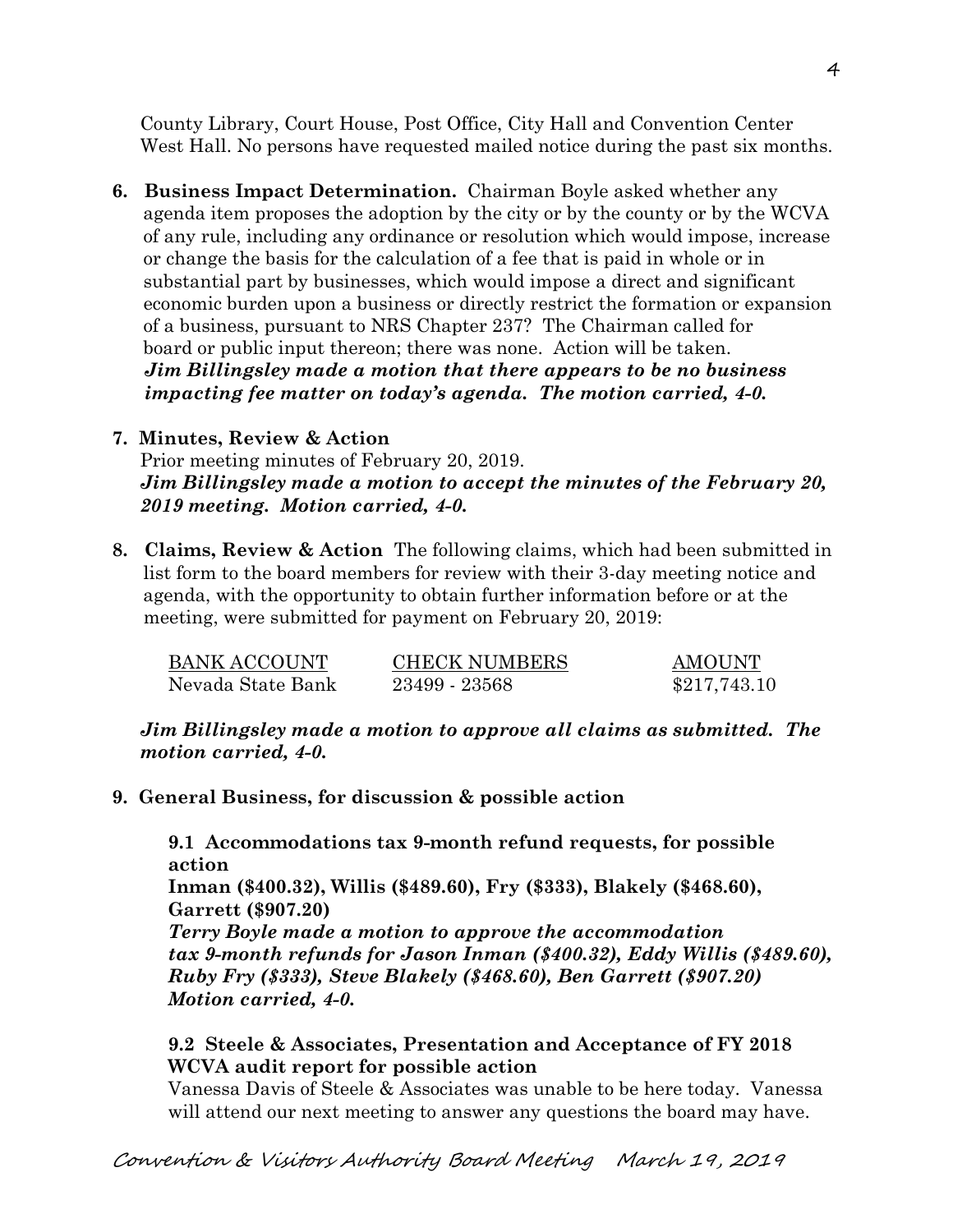#### **9.3 Margaret Aranguena and Debbie Stone, Humb Co Chamber of Commerce, request for contribution, for possible action**

A couple of months ago community members met with representatives from the Governor's Office of Economic Development to discuss the Nevada Main Street Program which promotes area revitalization. Those present decided to move forward and become part of the "Explorer" portion of this program. During the next two years a board must be formed, bylaws written and a financial plan lined out. Margaret and Debbie are not here tonight to request funding. They are here to make this board aware of the program and the possible future need to hire a Main Street Director, which would require funds from outside sources like the WCVA, City and County. This director position would be part-time but would be responsible for coordinating events and keeping the efforts cohesive. The goal would be for this position to be self sustaining at some point. Kim and any interested board members are welcome to be part of this process. Contact Debbie at the Chamber for more information on the program.

#### **9.4 Erin Entwistle and Nicole Bengochea, Wmca Badger Baseball, Bombs for Moms Tournament, May 10-12, 2019, request for Cooperative Funding, for possible action**

This annual baseball tournament has been held here for the past several years but this year, with an all new volunteer board and very minimal funds available from the previous organization that ran the tournament, Mrs. Entwistle and Mrs. Bengochea are requesting funding to help make it successful. The biggest expense will be umpires and hospitality expenses, approximately \$7,000, which is the amount they are requesting. These ladies are on both local volunteer boards for youth baseball and softball and will be instrumental in the planning and management of both tournaments. They are expecting at least 24 baseball teams in four age groups. There will be four local teams participating. *Jim Billingsley made a motion to approve a \$7,000 grant to Wmca Badger Baseball Bombs for Moms Tournament, May 10-12, 2019. Motion carried, 4-0.* If they are rained out they will return as much of the grant as possible after umpire travel expenses.

### **9.5 Erin Entwistle and Nicole Bengochea, Winnemucca Gold Rush Softball Tournament, June 28-30, 2019, request for Cooperative Funding, for possible action**

This board has supported this tournament for the past several years. Nicole informed the board that a few of their representatives would be attending a meeting to determine locations of future state tournaments. They will try to finalize bringing a state tournament here again in the next few years. For 2019, they have had an increase in the cost of umpires and are requesting \$7,500 for their tournament in June. This tournament makes an impact on the community as these families rent hotel/motel rooms, eat out, shop, etc.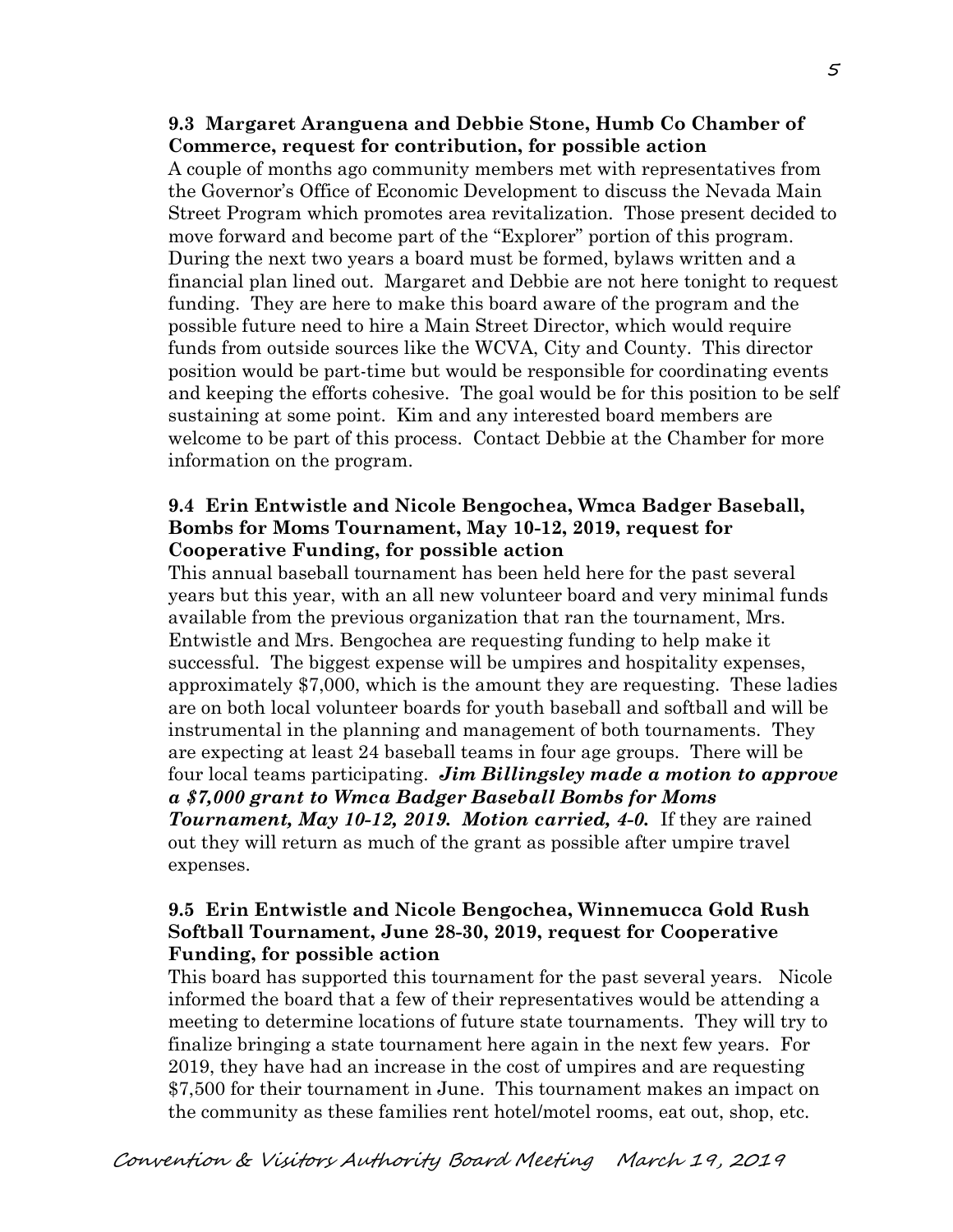*Brian Stone made a motion to approve a \$7,500 grant for the Winnemucca Gold Rush Softball Tournament, June 28-30, 2019. Motion carried, 4-0.* 

### **9.6 Maureen Macdonald, Winnemucca Basque Festival, June 8 & 9, 2019, request for Joe Mackie and West Hall facility grant & request for Cooperative Funding, for possible action**

Last year's national festival that was held here was very successful and everyone seemed to enjoy the festival and visiting our town. Maureen said she got a lot of great feedback. She will be attending a meeting in Bakersfield soon and will be making the effort to bring the national festival back to Winnemucca in the next few years. In the meantime, this year's local festival will still have visitors from out of the area, as well as locals who will enjoy the weekend festivities. It was very helpful utilizing both halls last year and the club wishes to have the same set-up this year. Maureen also let the board know that the national Mus Tournament (a Basque card game) is to be held in Paradise Valley on June 1 and 2. She was unclear if Paradise Valley would be able to accommodate the tournament and thought it might be held in Winnemucca too which would bring these groups to town for two weekends. *Jim Billingsley made a motion to approve a \$2,800 Joe Mackie Hall/West Hall facility grant and also a \$1,000 grant for the Winnemucca Basque Festival, June 8 & 9, 2019. Motion carried, 4-0*

### **9.7 Hailey Carlson, Gold & Silver Athletics In-House Competition, June 1, 2019, request for payment of WEC Exhibit Hall rental fee, for possible action**

Ms. Carlson runs a local business that has a recreational gymnastics program as well as a "show" team that travels to competitions. This request is for her gymnasts competition against each other since the gym they work in is not conducive to housing all of the participants and their families. Hailey is working hard to grow her business, including the travel teams, and is confident she can attract regional gymnastics teams to Winnemucca for a competition in the future. A competition of this caliber would require some structural accommodations in the Event Center since there are regulations on how the equipment is anchored, but would be attainable. In the meantime, Ms. Carlson is requesting that WCVA pay the rental fee at the Exhibit Hall for their June event. *Terry Boyle made a motion to approve a \$400 grant for payment of the rental fee at the WEC Exhibit Hall. Motion carried,* 

*4-0.*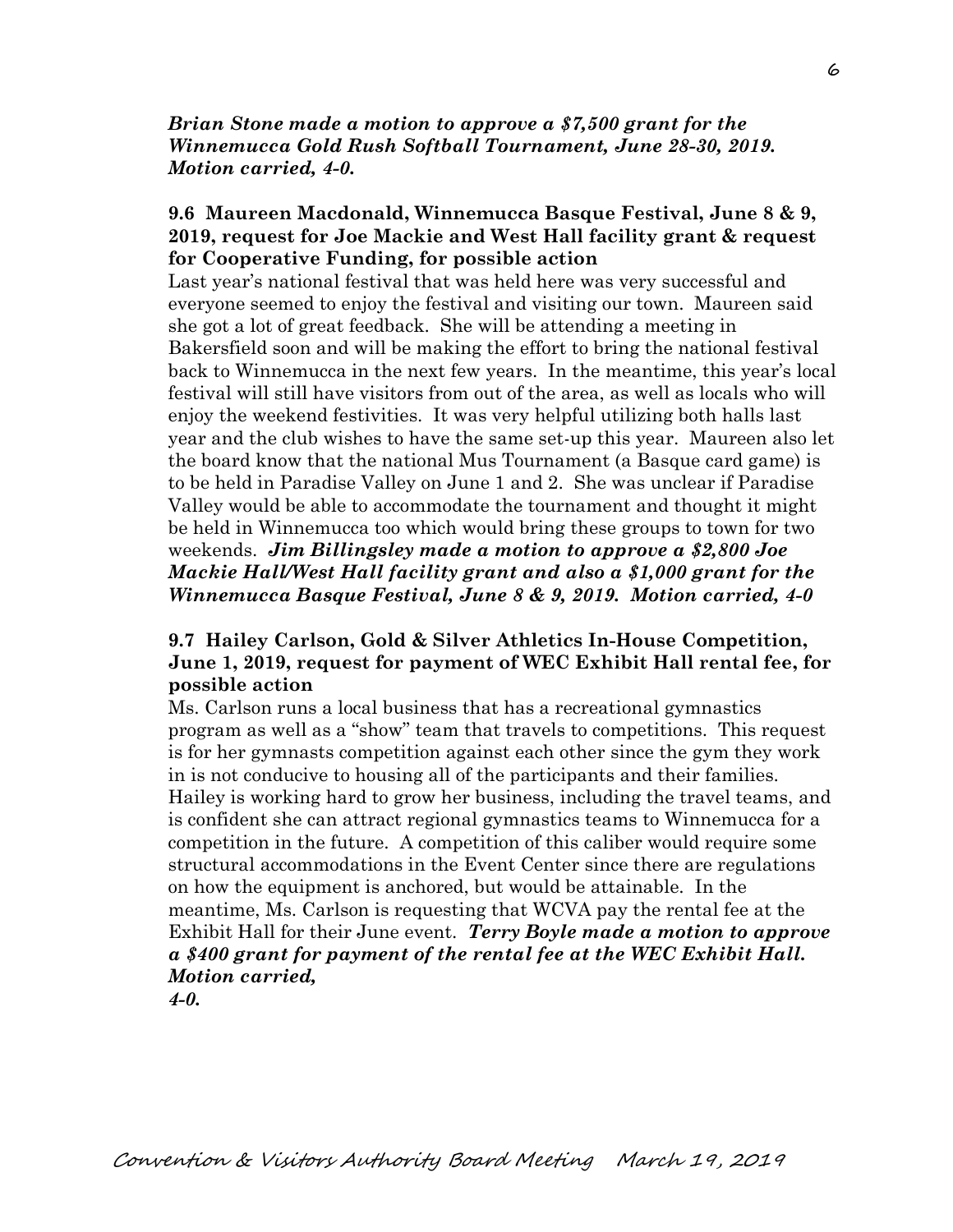#### **10. Director's Report.**

#### **10.1 Financial reports on WCVA events**

The bank reconciliation for Ranch Hand Rodeo and Tri-County Fair were included in the board packets for review.

#### **10.2 Upgrade and possible purchase of Event Center scoreboard/marquee, for possible action** See item 10.3.

### **10.3 WEC Event Center sound system, electronic sign and special event updates, for possible action**

The feedback on the WEC sound system has been very good, both from spectators at the wrestling tournaments and Ranch Hand Rodeo, and also from the announcers and other people running the system. Kim feels this was a great project and will be enjoyed for years to come.

During the Ranch Hand Rodeo we were able to better utilize the scoreboard with real-time results throughout each event and also display sponsor and other information. Darrel was able to train with an individual that Kim hired so that there were always screens running and others ready to go. We also contracted with a software designer who attended the event and, with the use of her program, helped us to tally the rodeo and dog trial scores quickly and more efficiently. Darrel also trained on this system. Now we are at a place where we have this great sound system but the video resolution on the scoreboard is sub-par. Kim would like this board to consider purchasing a new scoreboard that is larger with better resolution. He estimates that the cost would be \$85,000-90,000. Part of this cost may be offset by sponsorships. The current scoreboard could be used in the Pavilion. If a new board/marquee were purchased, we would need trained personnel to operate it during events at the Event Center. The cost of having someone at each event would need to be discussed – would the event be required to cover this additional expense? Kim would just like this board to be thinking about this as we try to attract new and larger events to our community.

### **11. Secretary and Counsel, Monthly report, for discussion & possible action**

#### **11.1 Review report for March 2019, for information**

Bill's report was emailed to board members for their review.

**11.2 Chamber of Commerce report for February 2019, for information** No report.

**11.3 Update on delinquencies, possible request for authorization for disclosure of confidential information on one or more licensees, for**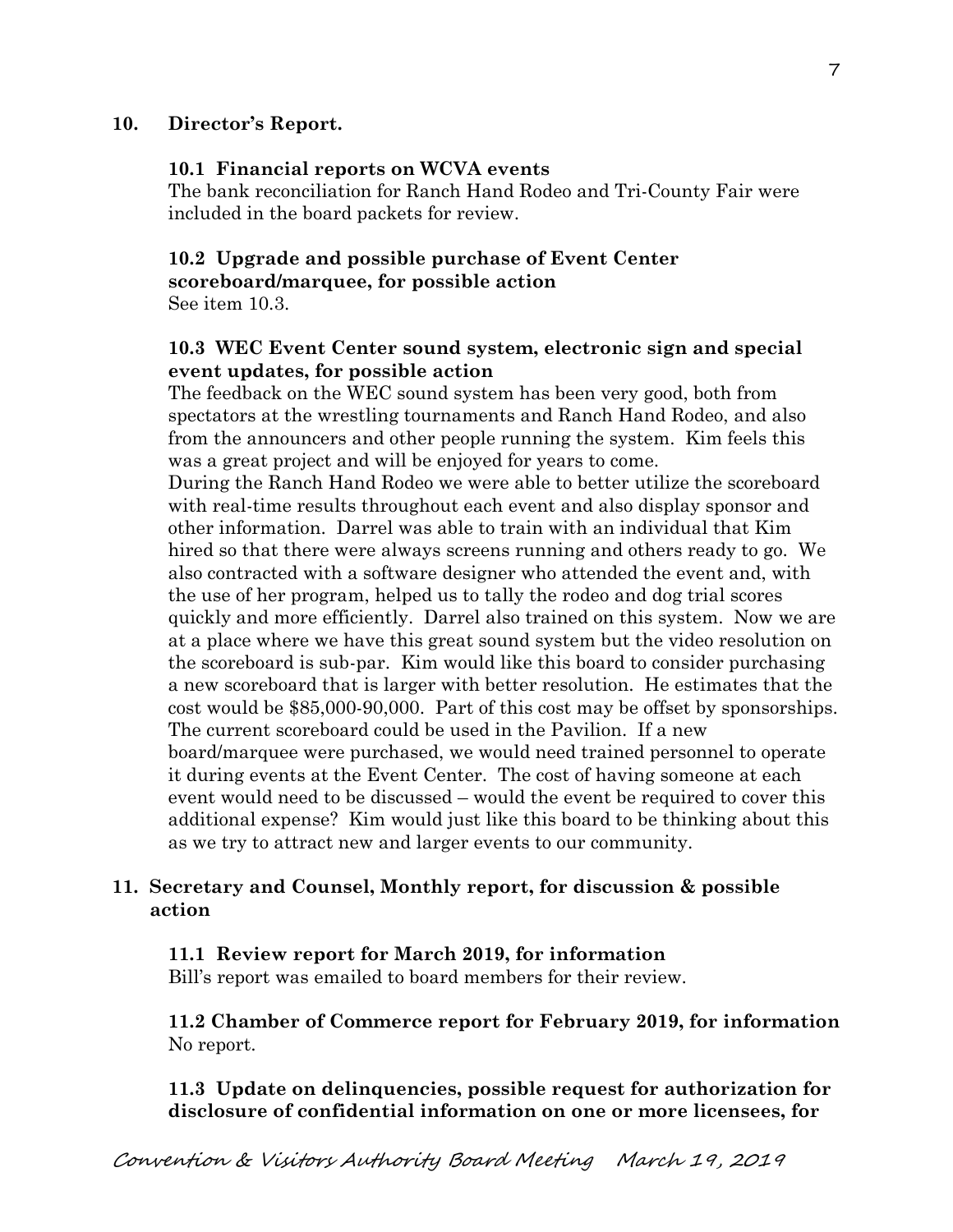#### **possible action**

We have two small properties, one rural and one in town that are delinguent at this time. One is an NSF check that will not clear. There are some legal remedies we could move forward with but since these are small properties Bill wanted direction from the board on how to proceed before incurring the time and expense involved in these remedies. Terry directed Bill to send notices to each property of the legal remedies we may follow up on if we do not receive the room taxes and penalties that are due.

#### **11.4 Joe Mackie Hall – discussion and possible action on Request for Proposals (RFP) for preliminary study on design, financing and construction remodel or replacement**

After last month's discussion Kim made contact with the Elko Convention Center and was able to get a copy of the RFP they prepared for their project along with their Facilities Use Agreement that was entered into once the project was complete. Bill has reviewed them (they are quite lengthy) and is comfortable that all the legalities have been addressed. The next step would be to publish our own RFP for this project and see where we are. Earlier this month Kim wrote a memo to the county and city briefly outlining our desire to get this process started with the RFP and see what options will be presented. The WCVA board members all agreed that before this step is taken they would like Kim to talk to city and county officials and, if necessary, appear before these boards to outline the process and their roll in it since the county owns Joe Mackie Hall and the city owns the alley between the buildings. We are hopeful that they will agree to starting this process and then Kim would go ahead with publishing the RFP. *Terry Boyle made a motion authorizing Kim Petersen to move forward with a Request for Proposals on the remodel/reconstruction of Joe Mackie Hall once Humboldt County and City of Winnemucca officials have been notified of our intent and approve of it. Motion carried, 4-0.* 

**11.5 Other projects status – West Hall roof project, West Hall carpet project, West Hall HVAC, West Hall signage project, for information** No report.

#### **12. Board Administrator.**

#### **12.1 Financial Reports, for discussion**

Room tax collections continue to be up slightly for the year.

#### **12.2 Approval of WCVA Tentative Budget, year ending June 30, 2020, for possible action**

Board members were presented a copy of the WCVA tentative budget as prepared by Kim and Kendall for FY 2020. As in past years, they were conservative in their estimates of revenue. Kim is preparing a capital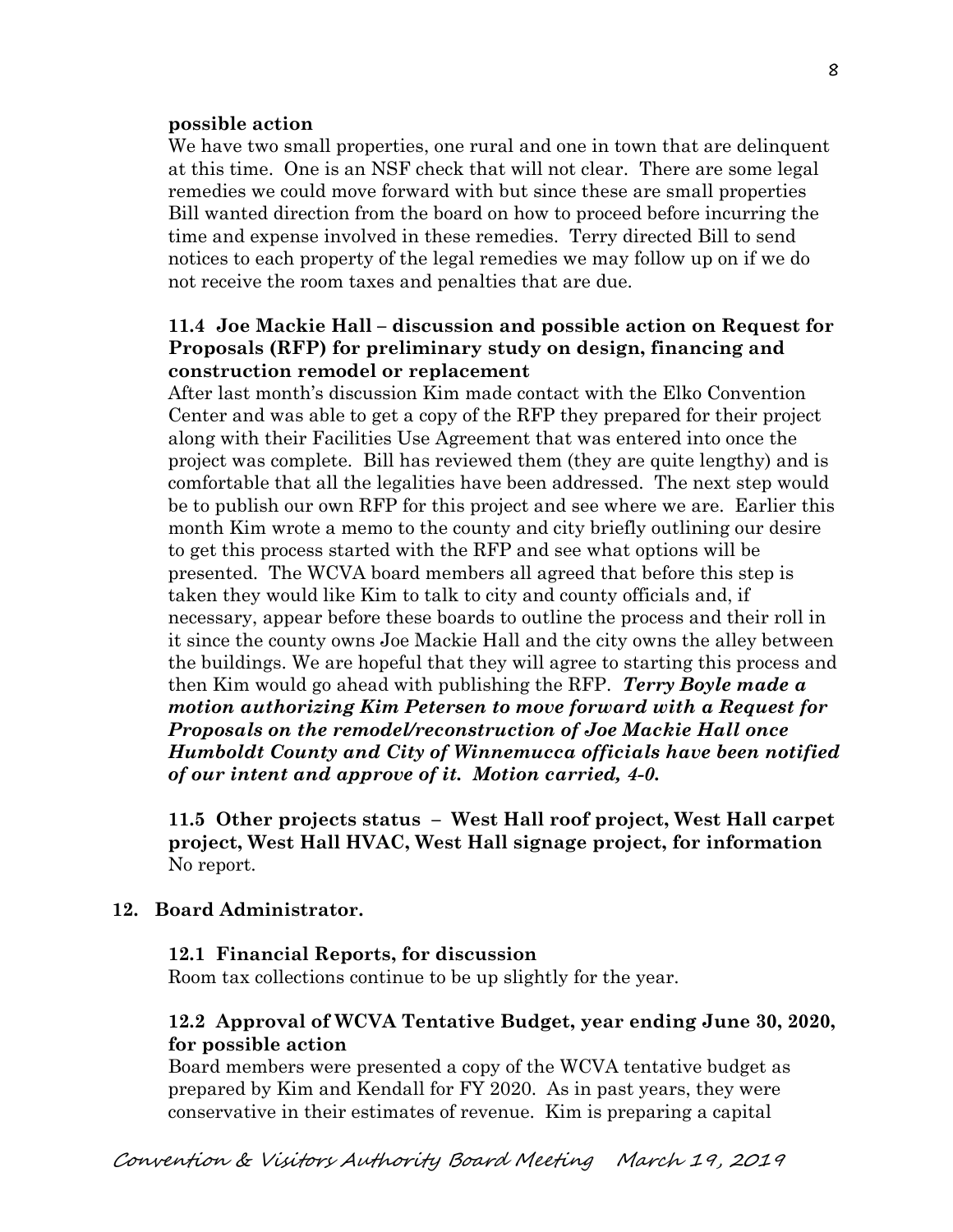projects list to be considered later. There was a brief discussion of the loss shown at the end of 2020 in the budget. Kendall reminded board members that revenue figures are very conservative and with current room tax trends this board should be closer to breaking even for the year than is shown. Since most of the items on this tentative budget were consistent with past years and familiar to board members, there were only a few questions for Kendall. *John Arant made a motion to approve the WCVA FY 2020 tentative budget as presented. Motion carried, 4-0.* 

### **12.3 Approval of plan of correction audit for fiscal year ending 6/30/2019, for possible action**

In an effort to complete the audit before December 31, 2019, Kendall has prepared a letter to the Department of Taxation outlining the steps he plans to take and also explaining about his health issues that precluded the completion of last year's audit by that date. Terry will sign the letter and Kendall will get it to Department of Taxation.

### **13. Other reports**

## **13.1 Archery Tournament**

Kim reported that there were over 200 participants at this tournament. Winners hosted a reception Friday night and over 90 people attended. Competition also began on Friday, so many of the participants came in town on Friday instead of Saturday. The scoreboard was, again, utilized showing scores and other information throughout the weekend.

### **13.2 2021 National Horseshoe Pitchers Tournament**

Kim expects to hear from the committee making this selection in a week or two. Hopefully by next month's meeting he will have good news to report.

### **14. Public Comment**

None.

## **15. Regular Business. Next Meeting. The Board confirmed the next regular meeting date of Wednesday, April 17, 2019, 4:00 pm.**

## **16. Adjournment.** *John Arant made a motion to adjourn this meeting. Motion carried, 4-0.*

The meeting was adjourned to the next regular meeting, or to the earlier call of the Chairman or to the call of any three (3) members of the Board on three (3) working days notice.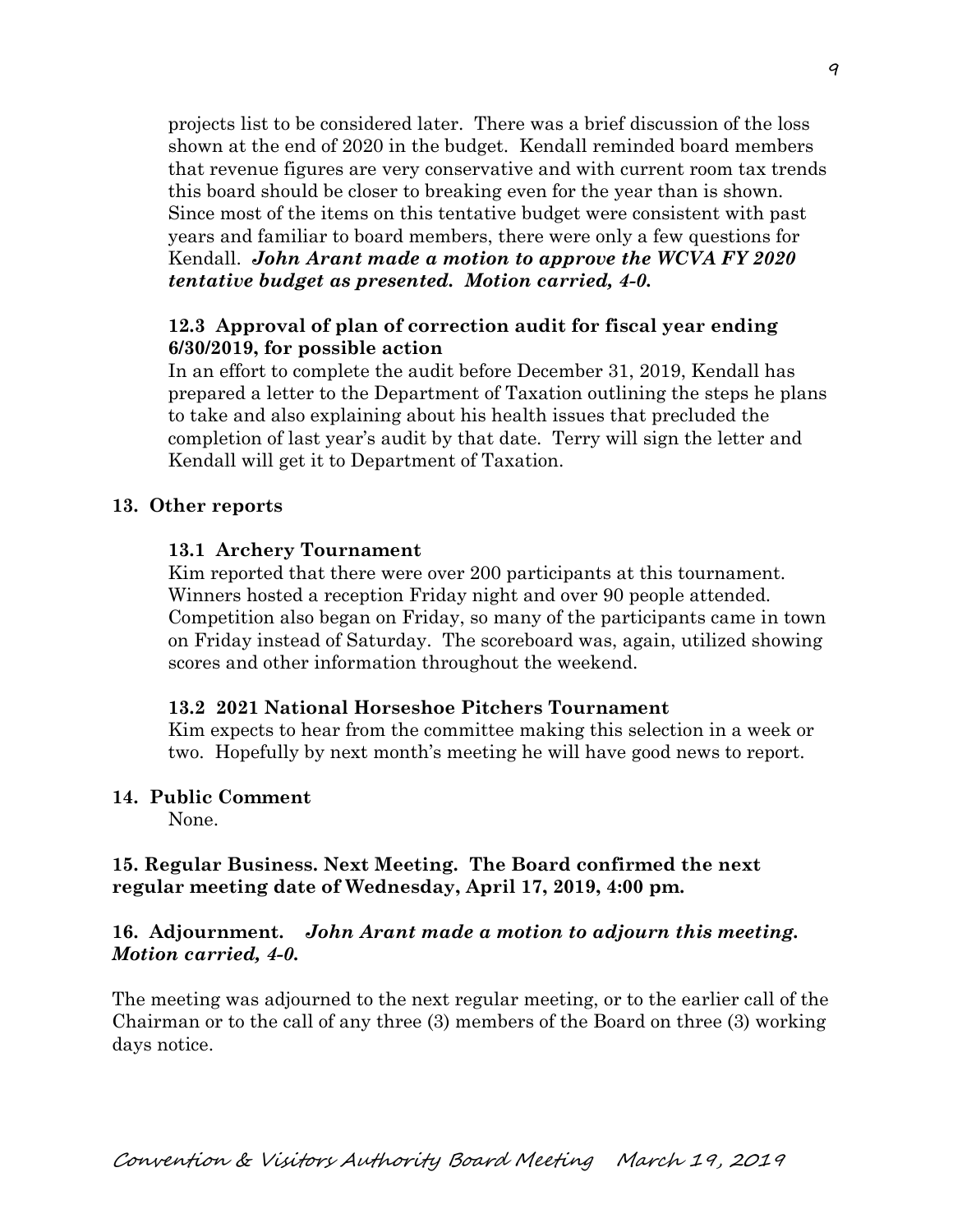Respectfully submitted,

Shelly Noble

APPROVED ON \_\_\_\_\_\_\_\_\_\_\_\_\_\_\_\_\_\_\_\_\_\_\_\_\_\_\_\_, 2019

As written\_\_\_\_\_\_\_\_\_\_\_\_\_\_\_

As corrected \_\_\_\_\_\_\_\_\_\_\_\_\_

Winnemucca Convention & Visitors Authority Board

TERRY BOYLE BRIAN STONE Chairman and Vice Chairman and

\_\_\_\_\_\_\_\_\_\_\_\_\_\_\_\_\_\_\_\_\_\_\_\_\_\_\_ \_\_\_\_\_\_\_\_\_\_\_\_\_\_\_\_\_\_\_\_\_\_\_\_\_\_\_\_\_\_ Motel Representative Hotel Representative

JIM BILLINGSLEY RON CERRI Treasurer and City Representative County Representative

 $ABSENT$ 

 $\overline{\phantom{a}}$  , and the set of the set of the set of the set of the set of the set of the set of the set of the set of the set of the set of the set of the set of the set of the set of the set of the set of the set of the s JOHN ARANT Business Representative